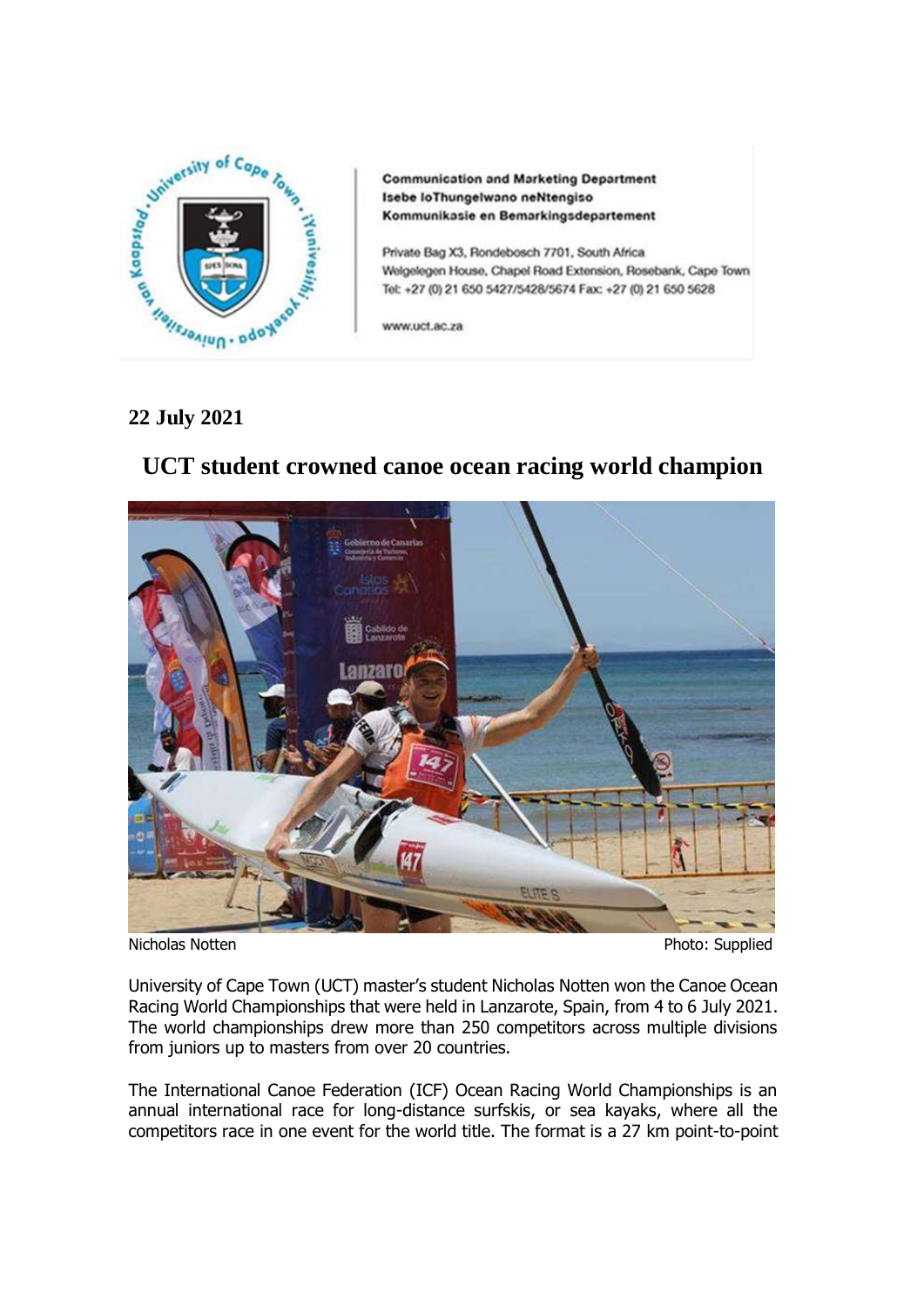race. Michelle Burn ensured a double gold for South Africa by winning the women's race.

Notten completed his undergraduate studies at UCT and is currently registered for a Master of Science in Medicine by dissertation. The 25-year-old's area of focus is monitoring training load, specifically in kayaking. In addition to kayaking and his postgraduate studies, he also runs a tutoring service for high school students.

He was born in Cape Town and lives near the ocean. "At some point I started doing junior, surf, lifesaving, which led me to senior lifesaving," he said. In turn, being a surf lifesaver led him to competitive sea kayaking. "In surf lifesaving there are various races in the different lifesaving crafts, one of which is the surfski. This is similar to the ocean racing kayaking."

#### **Pandemic challenges**

Due to the COVID-19 pandemic, it was not possible for international competitions to take place during the past 18 months. The recent world championship was the first large international race since November 2019.

This year the ICF teamed up with the Lanzarote kayak and surfski clubs to hold this event. Lanzarote is the fourth-largest of the Canary Islands, an autonomous division of Spain. It is 125 km off the north coast of Africa and 1 000 km from mainland Spain.

"The preparation was a little bit on and off unfortunately because of the COVID crisis, and us South Africans not knowing if we would be able to make it [to Lanzarote],' Notten said. "I just kept my head down. I was very optimistic and, in the end, it worked out for us."

The South African team, which normally has 30 or more members, consisted of only eight competitors. This was due mainly to pandemic-related reasons such as travel restrictions.

"The conditions we had for the race were a 1.8 m swell with a 20-knot wind," Notten said. "For the race I maintained an average speed of 3:21 minutes per kilometre, finishing almost a minute ahead of the second-placed paddler."

#### **Sports development**

Notten is currently in Germany, having been travelling within Europe since the world championships. "I am fortunate with being very flexible with my degree and am able to cover my responsibilities entirely online," he said. He will likely be returning to South Africa towards the end of July.

The UCT student believes that holding this and other competitions is critical for the development and survival of all sports at all levels, be it school, university, national and international level. "I am just very happy that we were able to hold a high-profile race in these times. It is a massive win for the sport," Notten said.

"For UCT and South Africa, it is great to have people involved in [sea kayaking] who are not only participants, but are also at the pinnacle of the sport," he added. "For me